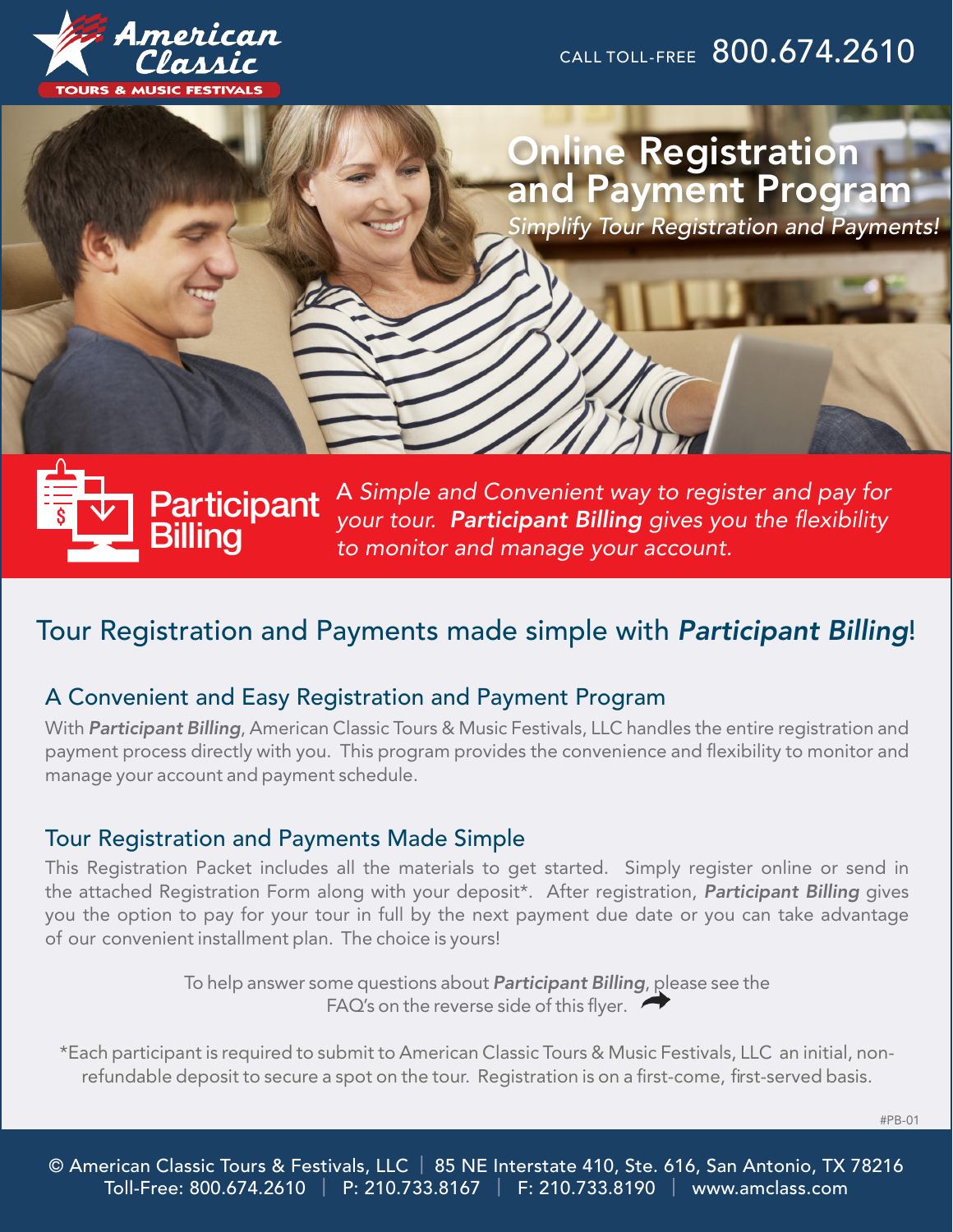

# Participant *Billing* FAQ's

### How do I register for my tour?

Simply follow the instructions on the attached Trip Information flyer to register on our website. You will need the Registration Code found at the top of the Trip Information flyer. Visit our website at https://accounts. amclass.com and follow the simple steps.

#### How is my registration confirmed?

Your registration will be confirmed and secured once you complete the online registration we have received your initial, non-refundable booking deposit.

After you have registered online, you will receive a payment confirmation email along with an attached account statement, which includes your group's payment schedule.

#### How are remaining payments scheduled?

After you receive your account statement, the remaining balance may be paid in full by the next payment due date, or you may take advantage of our convenient installment plan. Installment payments carry a nominal \$5 non-refundable handling charge (initial deposits and final payments do not incur handling charges). There is a \$25 charge for late payments and returned checks.

# How are cancellations and refunds handled with Participant Billing?

All cancellation notices and refunds must be submitted in writing to American Classic Tours & Music Festivals, LLC at the address located at the bottom of this flyer or by email to support@amclass.com by the participant or (if under 18) the participant's parent/legal guardian no later than the tour departure date. Refunds are issued directly to the participant or the participant's parent/legal guardian, according to the Cancellation Policy located in the Terms and Conditions presented at the time of registration.

### How do I protect my trip payments?

We highly recommend you consider purchasing travel protection to protect you and your trip payments. We offer plan options during your online registration process.

## How is fundraising money applied to my tour?

If you are receiving fundraising money from your school or organization to be applied to your account, please continue to make the scheduled payments and deduct the amount you anticipate receiving in fundraising from your final payment only.

### What if I miss the deadline for

#### registration?

Late registrations are welcome provided there is still space available on the tour. You will need to bring your account balance up to date in accordance with your group's payment schedule at the time of your registration.

#### Who do I call if I have questions regarding my tour?

Your Tour Organizer will still be your main point of contact for all tour related questions such as Tour inclusions (meal, admissions, hotel, etc.), itinerary, departure information, packing lists, rooming questions, etc. Please direct any tour related questions to your Tour Organizer.

If you have any further questions regarding *Participant Billing*, please contact American Classic Tours & Music Festivals, LLC at 800.674.2610 or email support@amclass.com.

© American Classic Tours & Festivals, LLC | 85 NE Interstate 410, Ste. 616, San Antonio, TX 78216 Toll-Free: 800.674.2610 | P: 210.733.8167 | F: 210.733.8190 | www.amclass.com